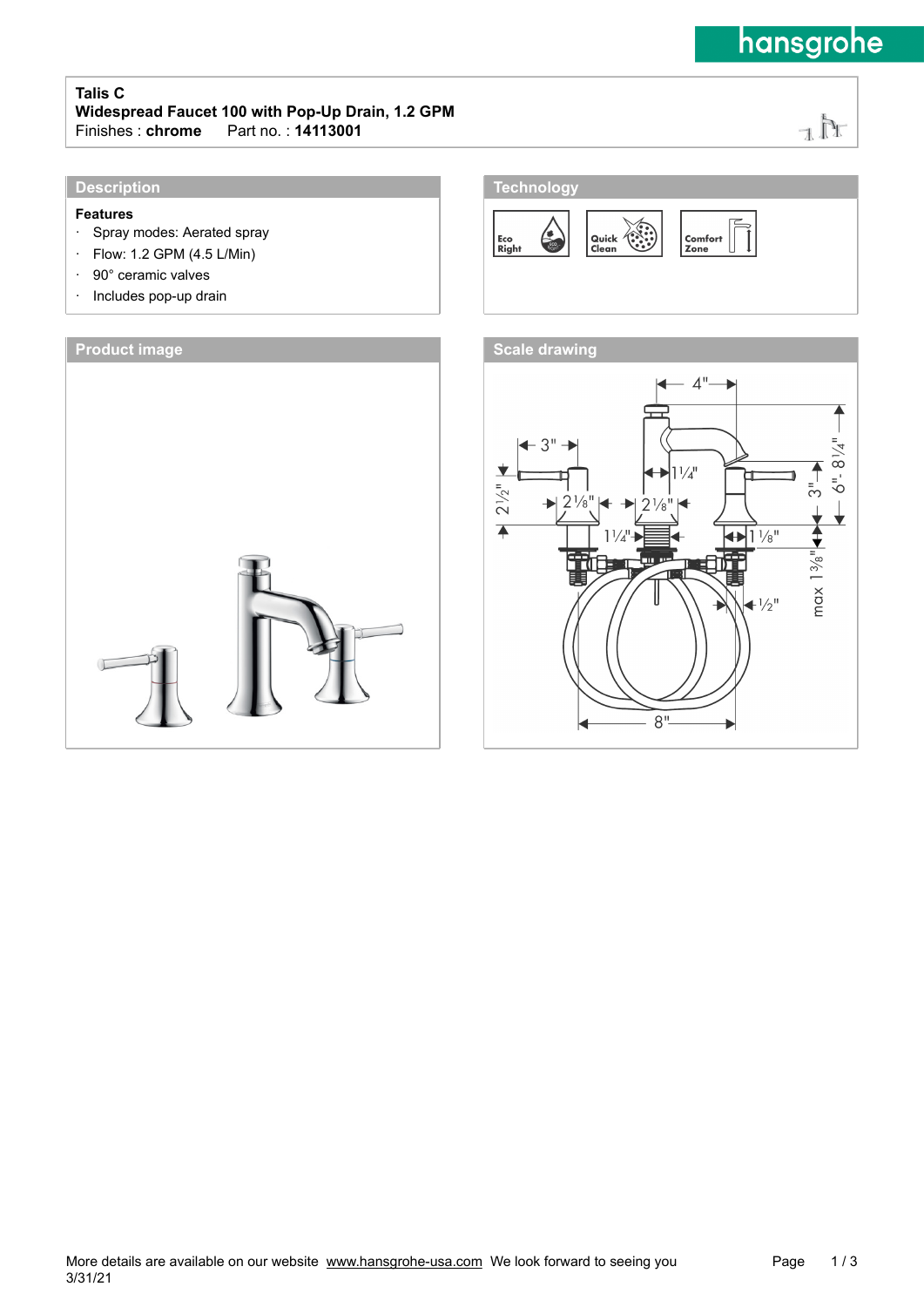## hansgrohe

 $\mathbb{I}$ 

### **Talis C Widespread Faucet 100 with Pop-Up Drain, 1.2 GPM** Finishes : **chrome**\_\_\_Part no. : **14113001**

### **Exploded drawing**